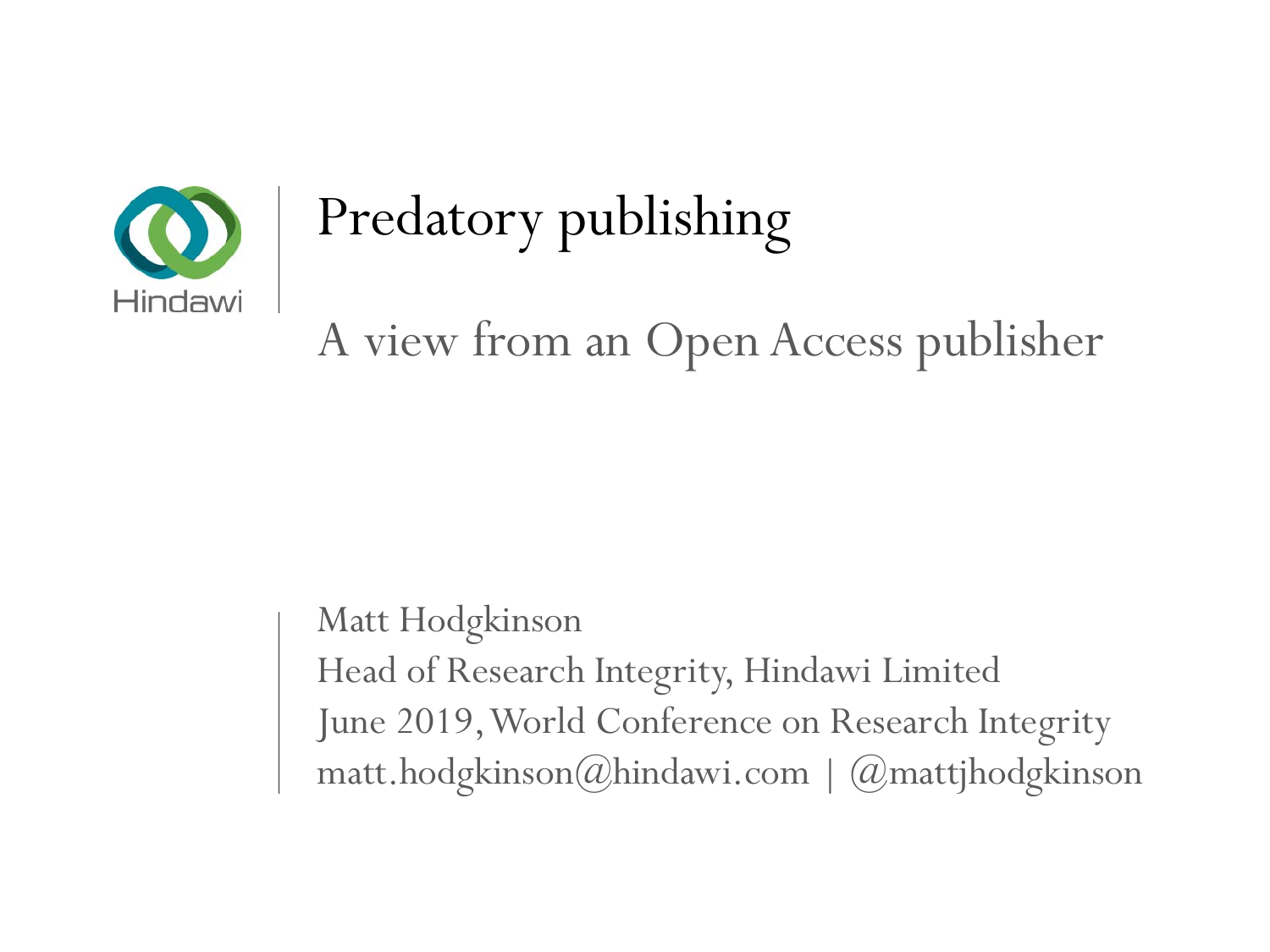

Hindawi

#### Summary

- **History**
- Distinguishing legitimate journals
- **Our experience**
- **Impact on other publishers**
- Wider ecosystem
- $\Box$ Other business models & publishing models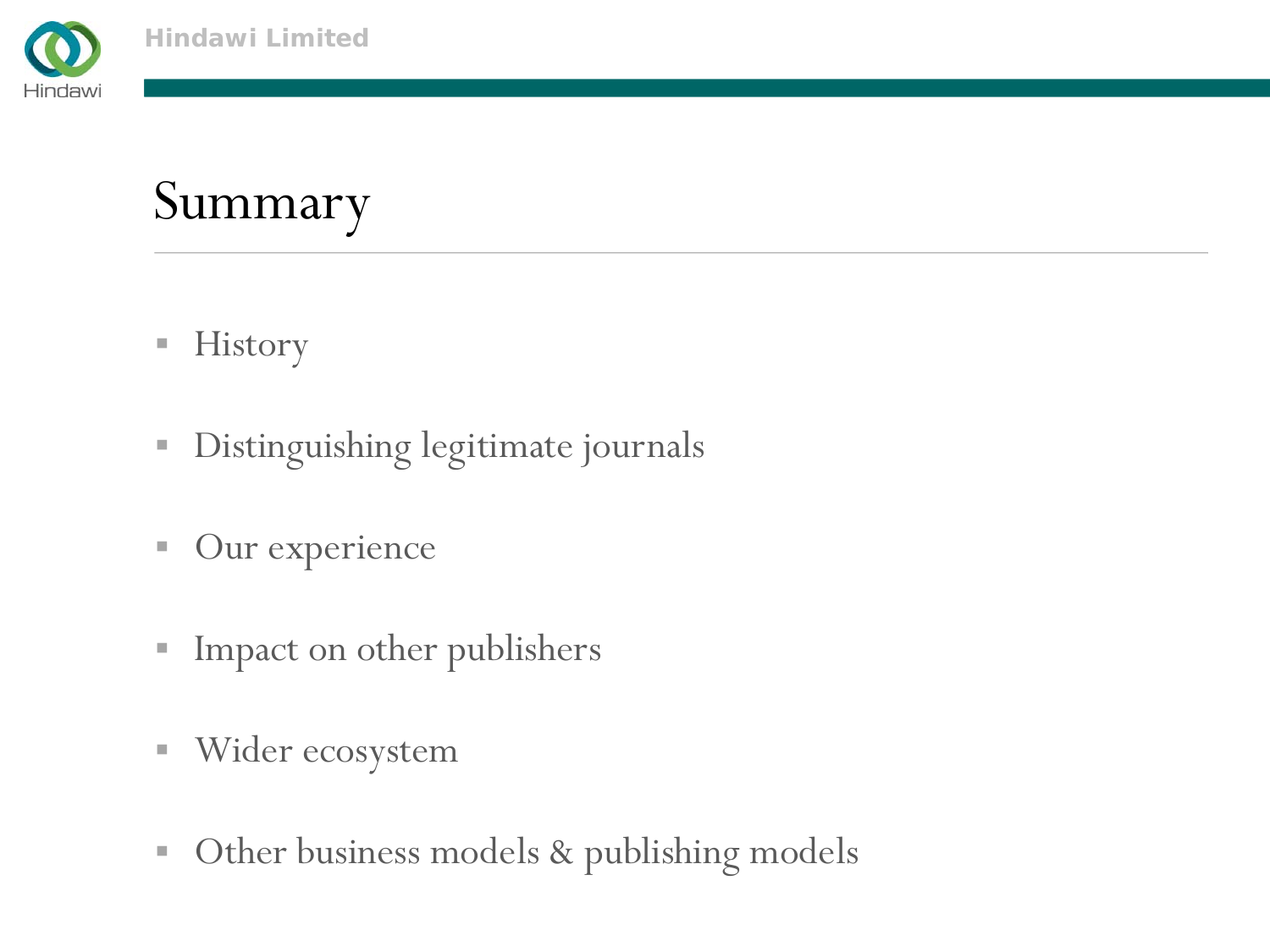

#### Timeline

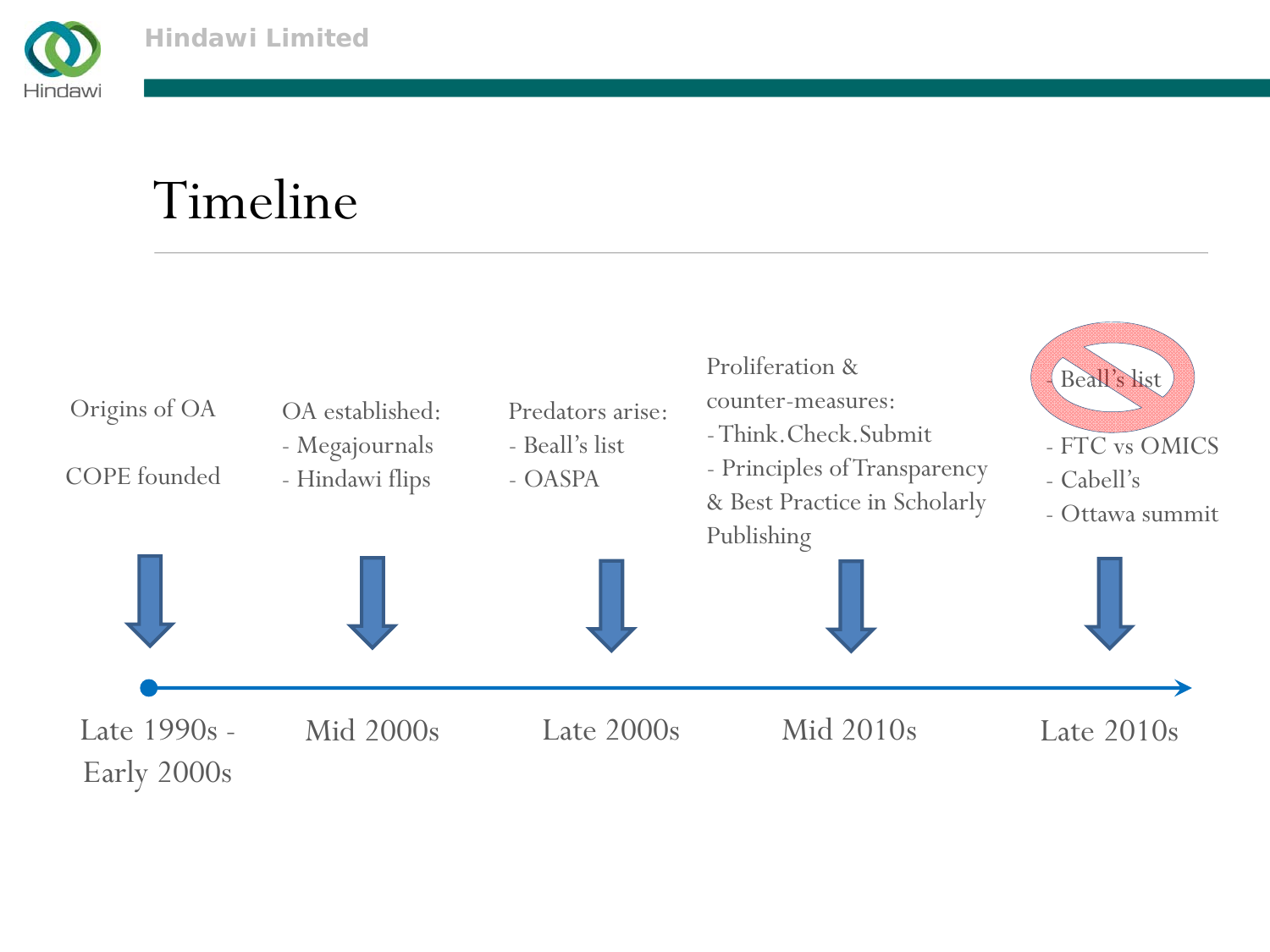

## Telling apart legitimate & predatory

- **Clear information on costs and waiver policy**
- Separation of ownership/finances from editorial
- Engage with publishing & research communities
	- ш COPE & OASPA membership
	- ш Principles of Transparency and Best Practice in Scholarly Publishing
		- Ownership, management, location, processes
- **Legitimate indexing services**
- $\overline{\phantom{a}}$ Don't over-promise, don't fight or threaten critics

CAVEAT: *Not* a dichotomy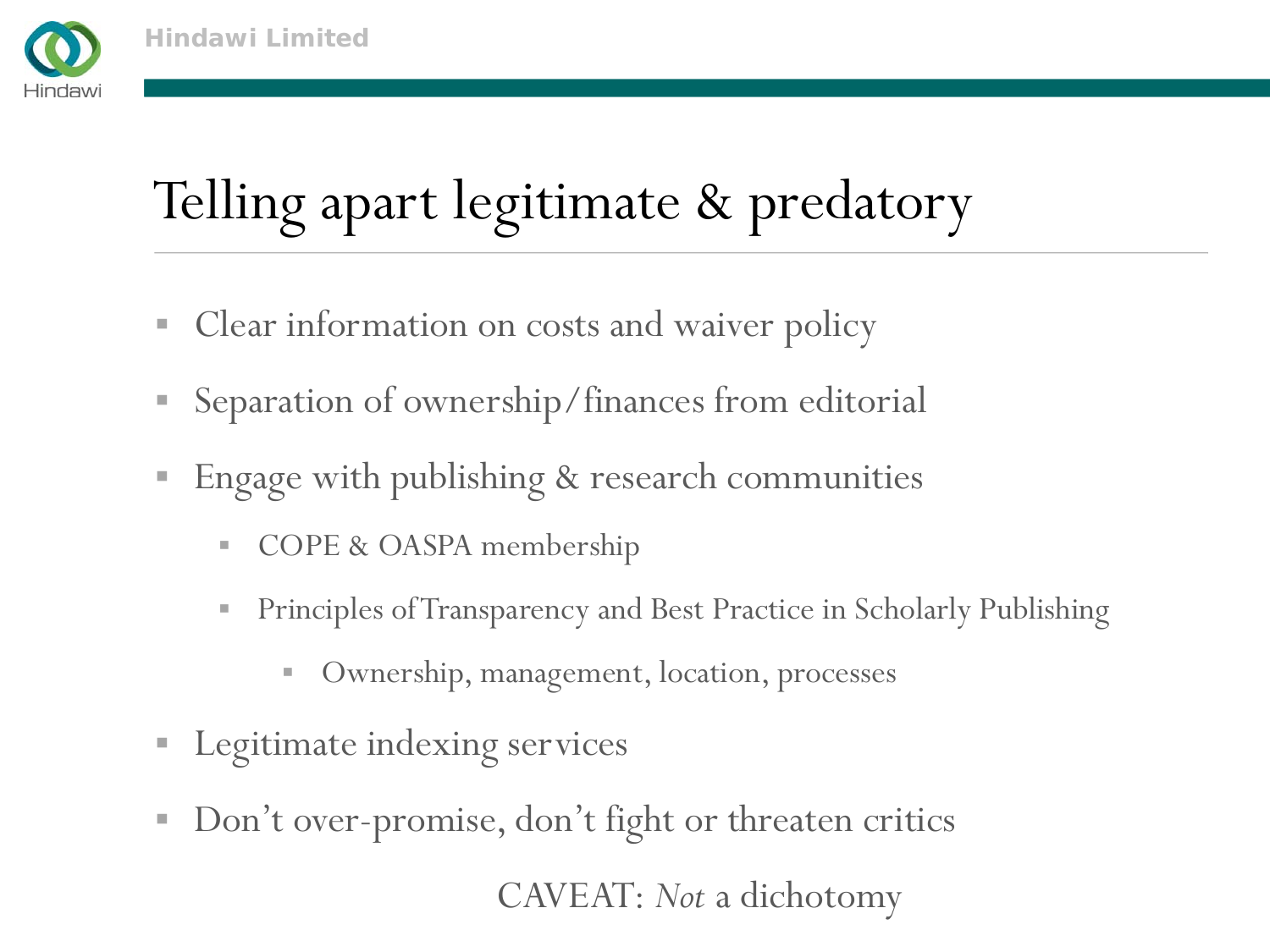

### Hindawi's experience

- Founded in Cairo in 1997, began with conference abstracts
- Acquired first journals 1999-2001
- Completed flip to Open Access in 2007
- $\Box$ Growth and experiments in peer review models
- Co-founded Open Access Scholarly Publishers Association (OASPA) in 2008... but briefly on Beall's 'watchlist'

*"I think my inclusion of* ISRN *may have hurt my credibility regarding classing the others as predatory"* (Jeffrey Beall to Richard Poynder, 2012)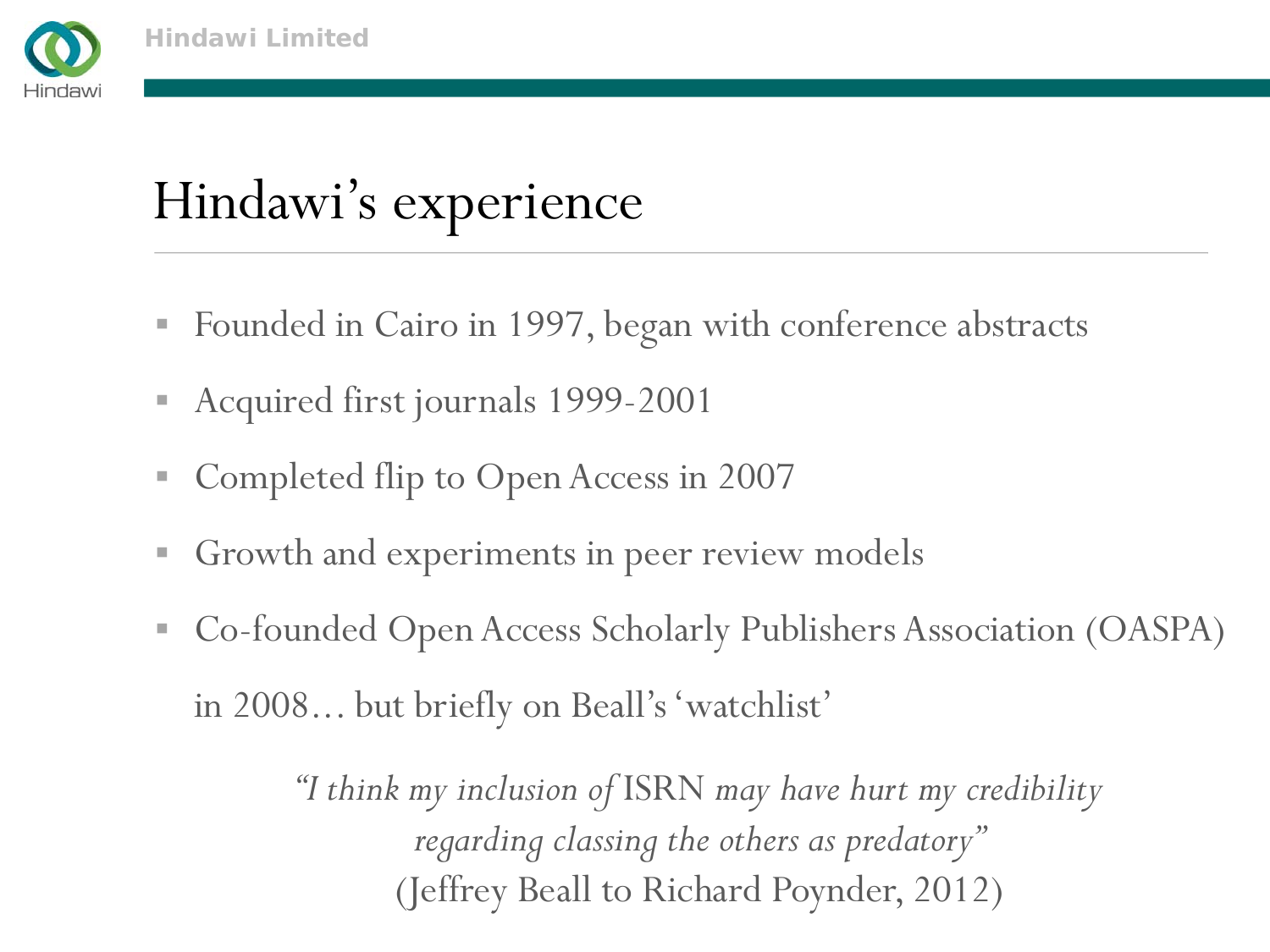

### Hindawi's experience

Acquired *The Scientific World Journal*

Deselected by Thomson Reuters in 2011 due to prior issues

Enhanced editorial screening in 2012:

Checks for citation manipulation, author identities, text similarity, etc.

- Research Integrity team created in 2016
- HQ moved to London in 2017
- Partnerships with other publishers – SAGE (2007-11), Wiley (2016- ), AAAS (2017- )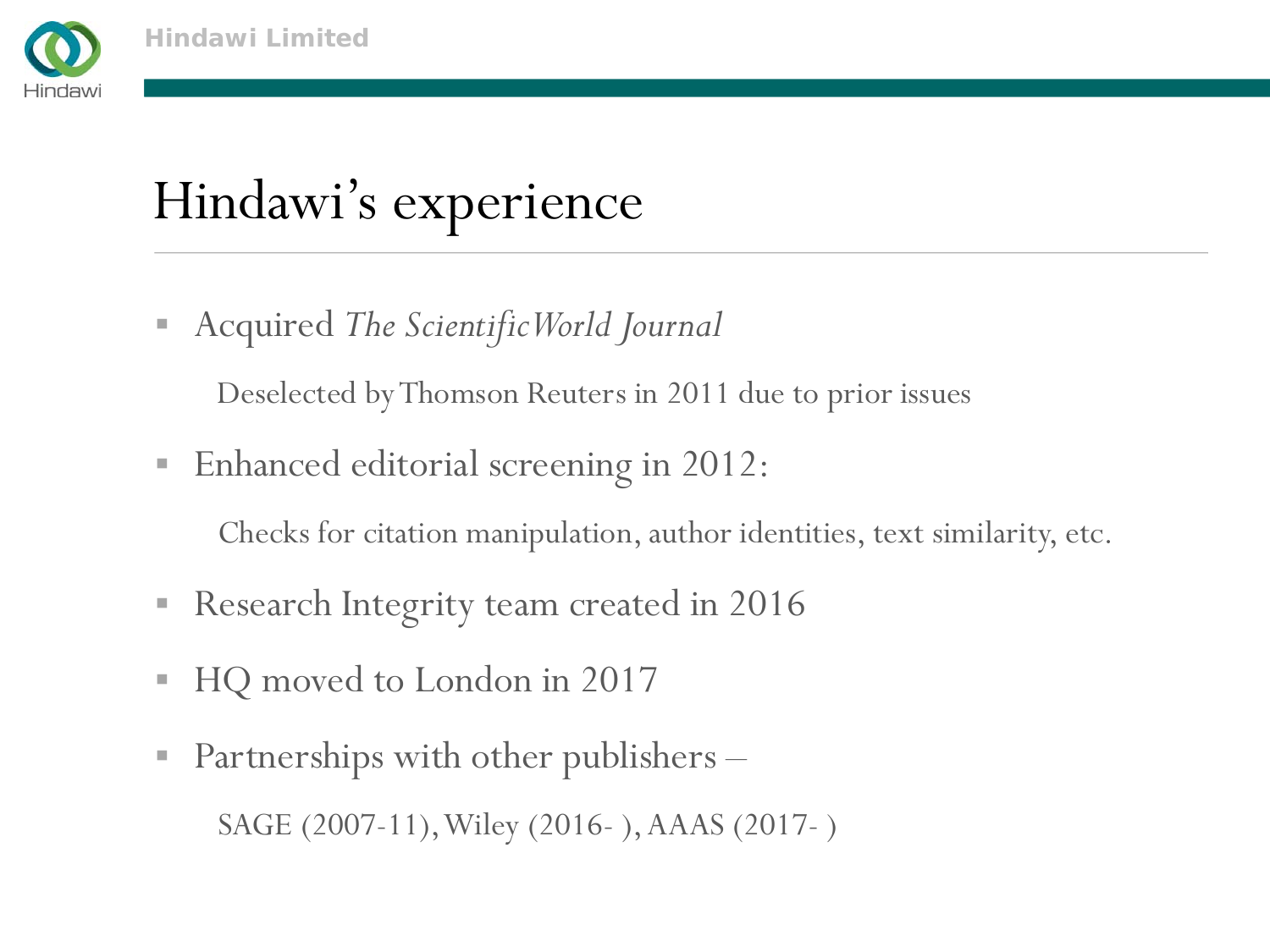

## How predators affect legitimate publishers

- $\overline{\phantom{a}}$ Tarred with same brush
- $\overline{\phantom{a}}$ Unfair doubt on new entrants
- Stolen or imitated journal titles
- $\Box$ Dual submission leads to gazumping
- Confused authors
- Degrade standards:
	- Е Lower researcher expectations of peer review quality
	- ш Raised researcher expectations of speed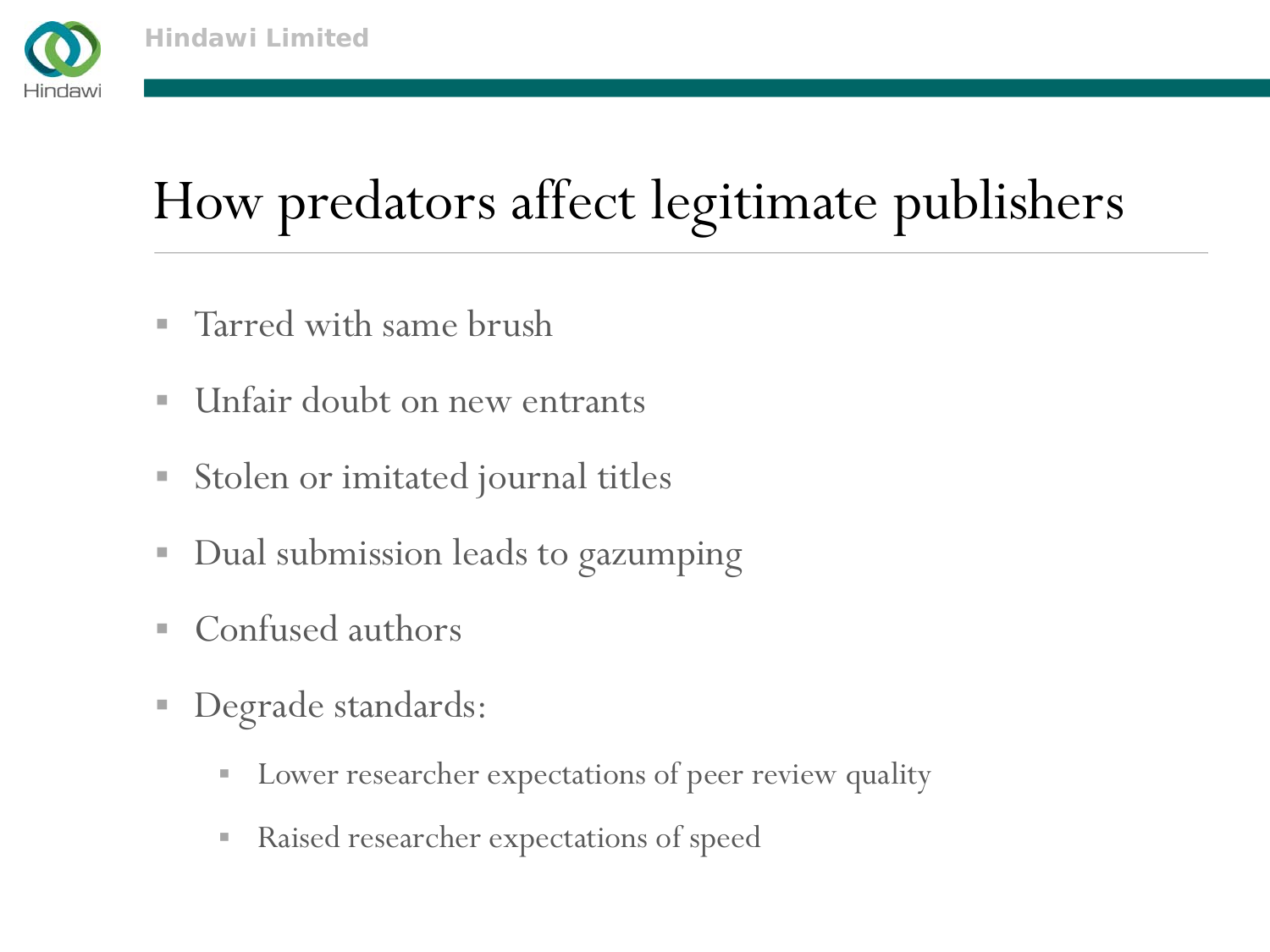

# Wider ecosystem of "Cargo Cults"

- Republishing unedited theses as "books"
- Paper mills, selling authorship, fake peer review

"China's Publication Bazaar", 2013 DOI: 10.1126/science.342.6162.1035

**Scamferences** 

## Why?

Ľ, Perverse incentives in research assessment

San Francisco Declaration on Research Assessment (DORA), sfdora.org

 $\Box$ Lack of training and support for researchers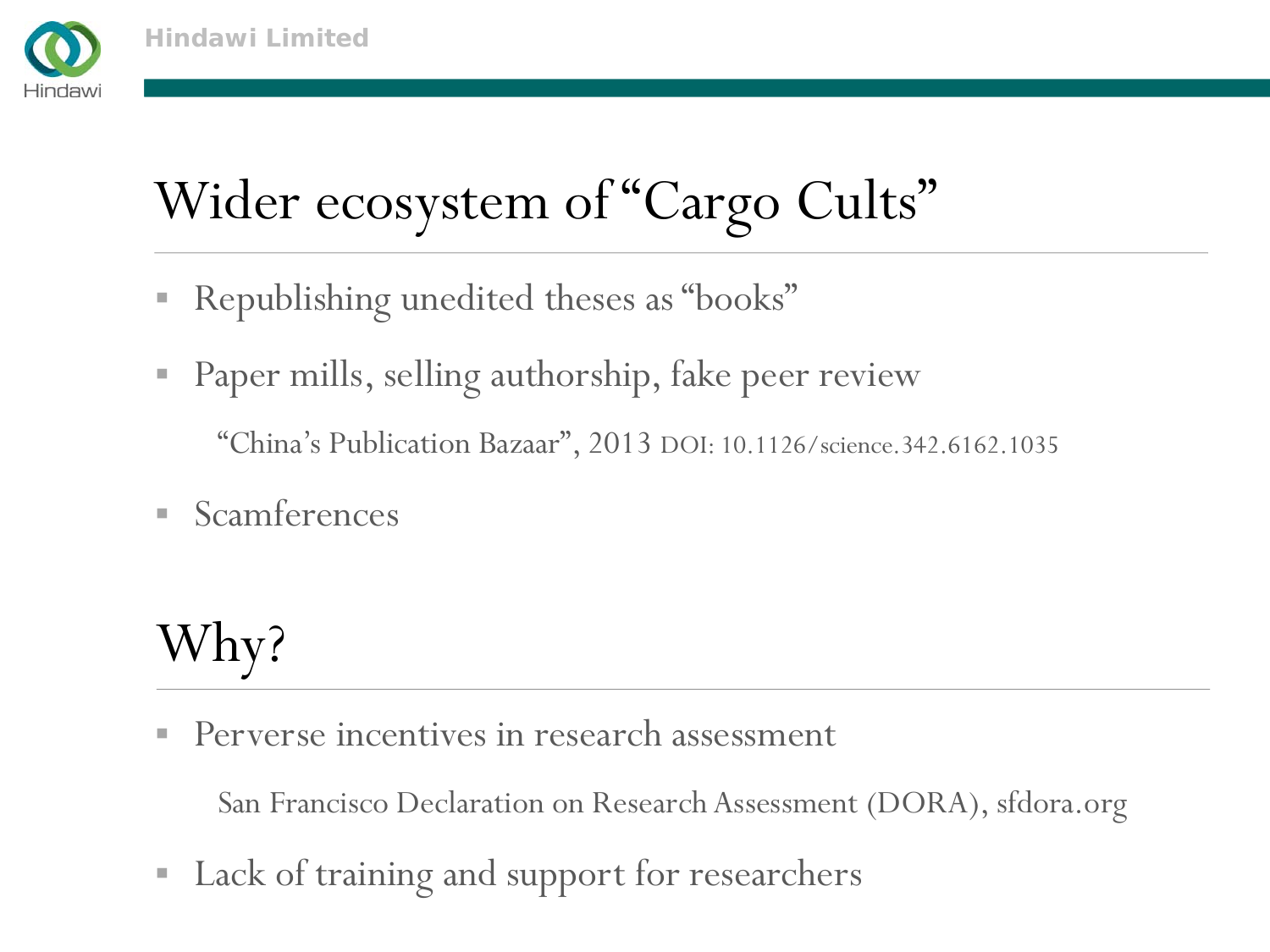

### Subscription model isn't immune

- Hijacked/fake journals present as subscription journals
- Author fees: colour charges, page charges, supplementary

materials, cover image, submission fees

cofactorscience.com/blog/author-charge

Subscription costs justified by number of journals & articles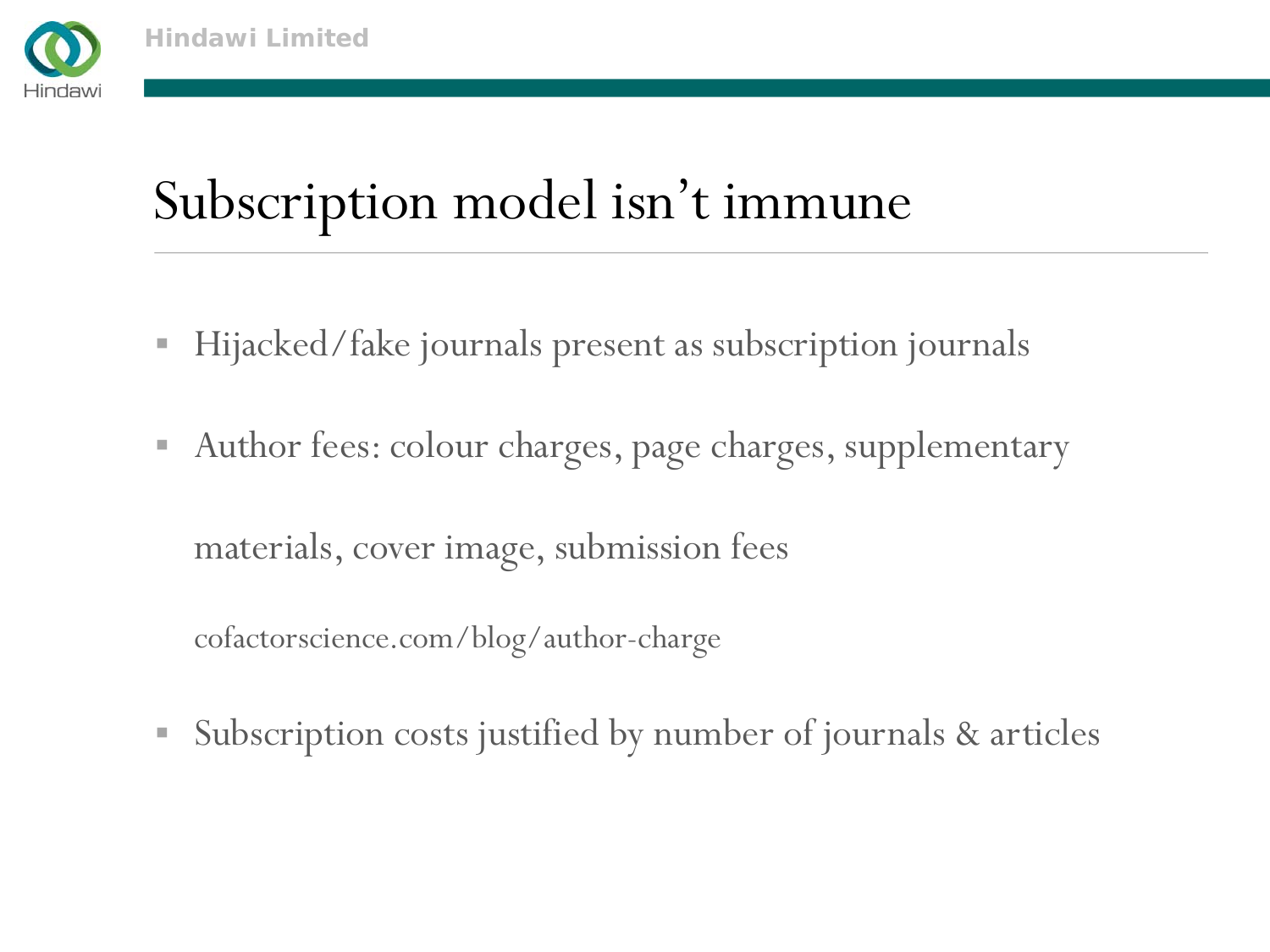

### Subscription model isn't immune

- $\Box$ Biggest bulk retraction ever?
- Merck paid to create a marketing journal in 2003
- *Medical Hypotheses* was not peer reviewed & deliberately published provocative work until 2010 scandal
- Elephant autism & space octopuses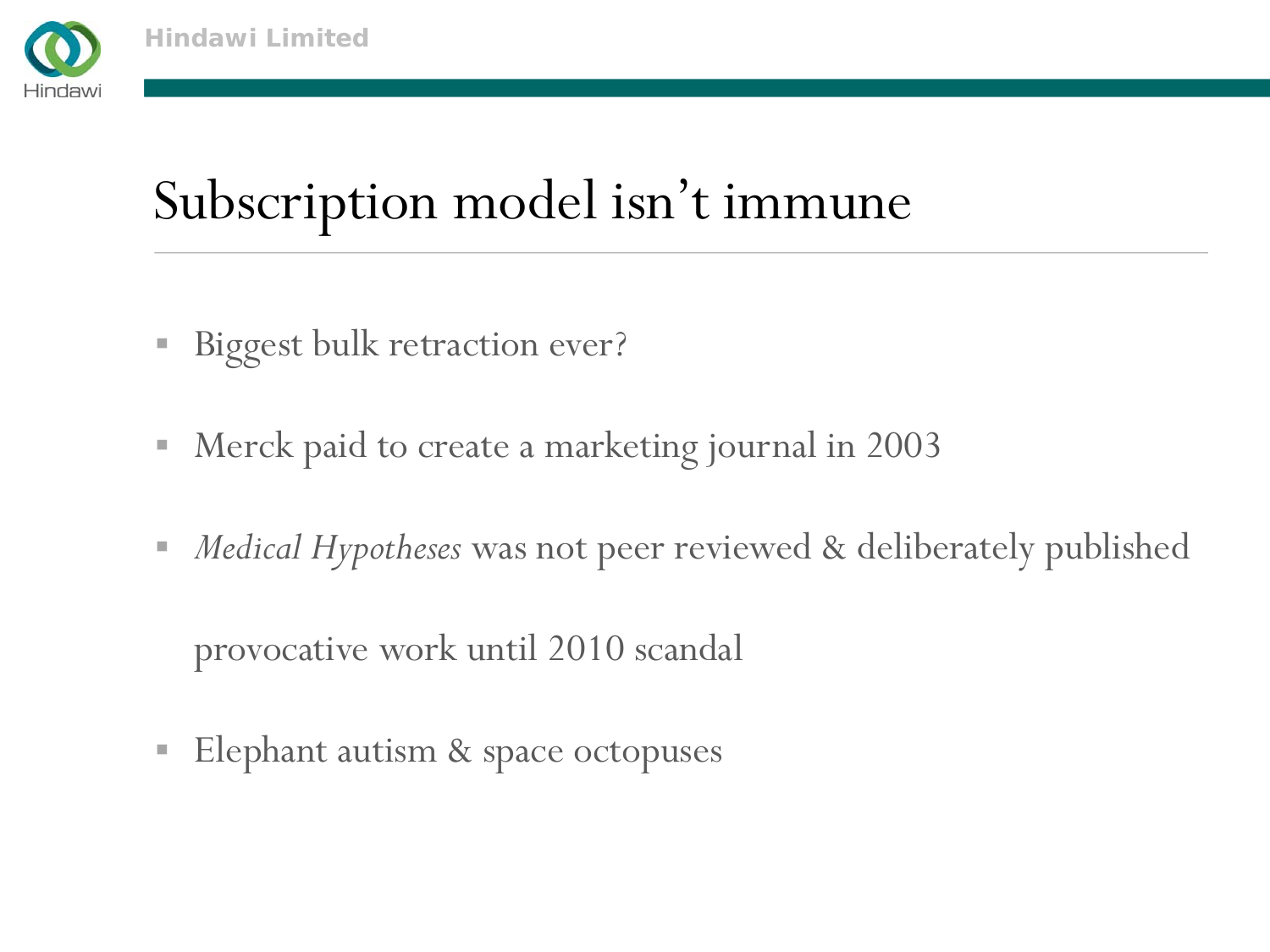

#### Preprint servers

- **Low or no fees**
- No guarantee of peer review
	- $\blacksquare$ arXiv has no comments
- Level of editorial screening varies
	- $\blacksquare$ Higher in MedRxiv
- $\blacksquare$  viXra

*"When a paper is published in viXra, it is usually a sign that it is not likely to contain acceptable* 

*results. It may, but the odds against that are considerable"*

– Gerard 't Hooft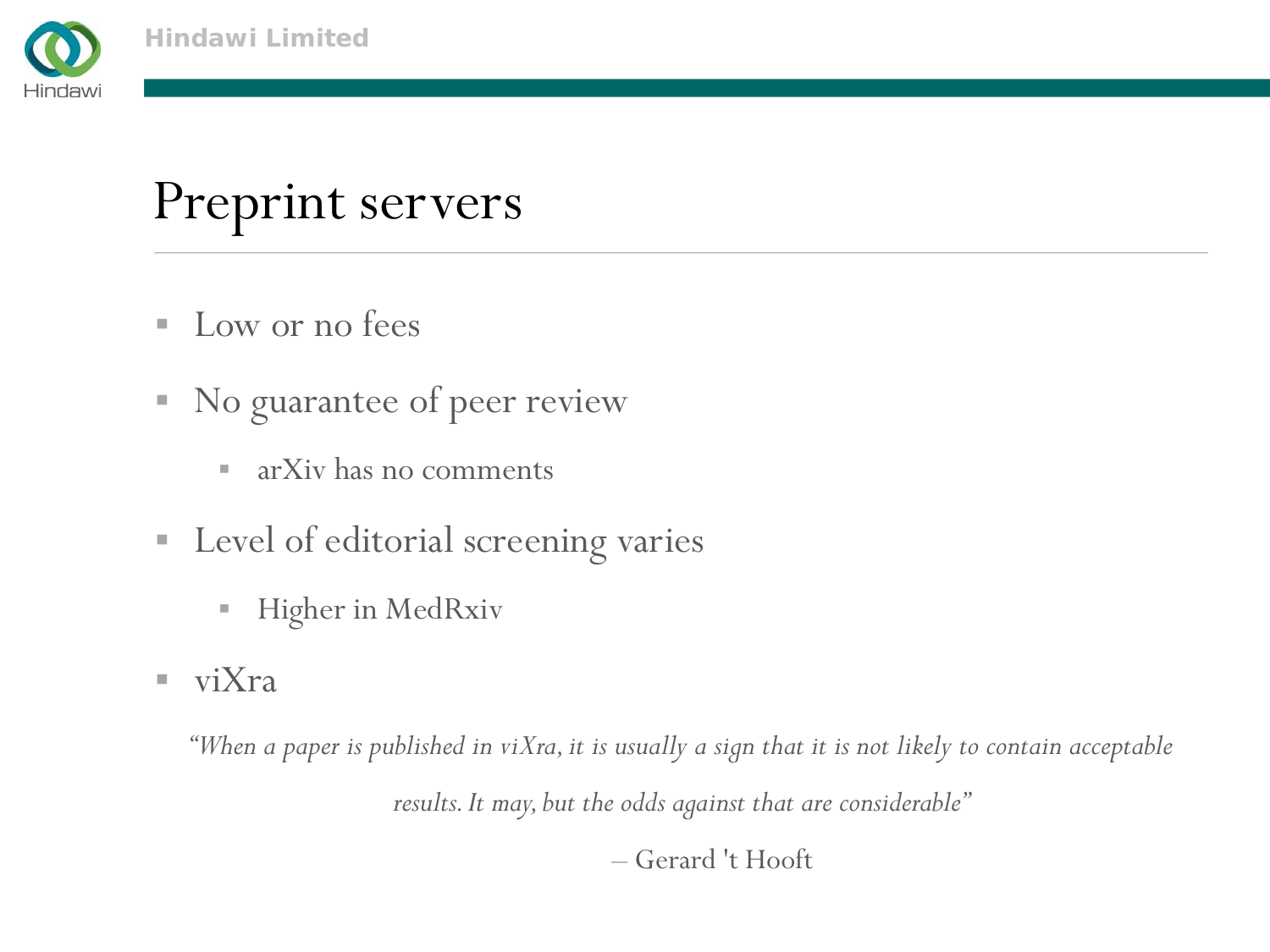

### Free to read, "free" to publish

- SciELO Latin American and Caribbean governments
- Open Library of the Humanities library support
- Knowledge Unlatched crowdfunding
- Volunteerism hidden costs
- $\overline{\phantom{a}}$  But…
	- How sustainable?
	- Funder influence?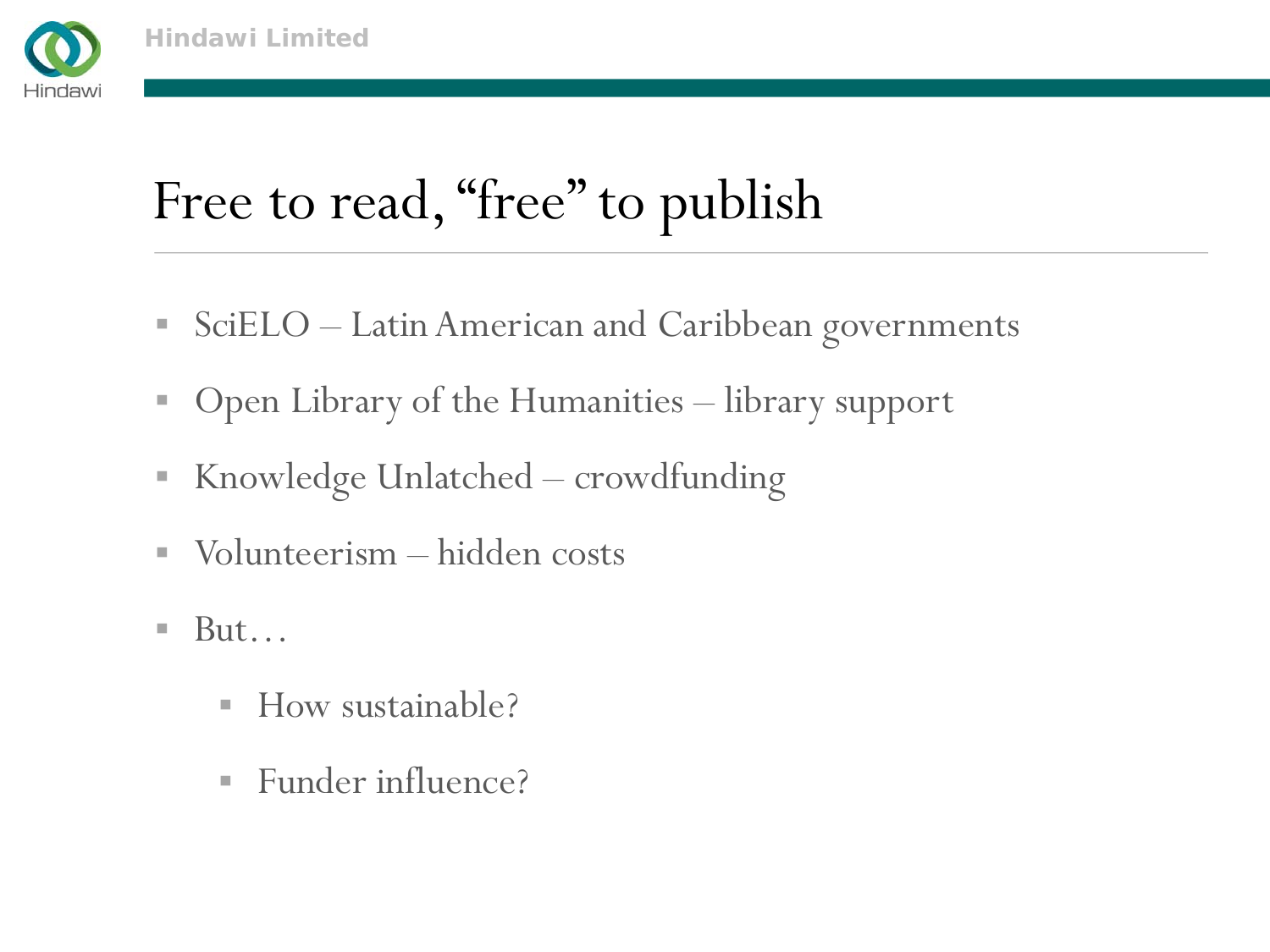

# Different types of peer review

- **Open peer review** 
	- $\blacksquare$  Science Domain International uses, but published a nonsense SciGen sting by German journalists, DOI:10.9734/JGEESI/2018/42607
- **Post-publication peer review**
- Author-driven vs editor-driven
- **Volunteer peer review**